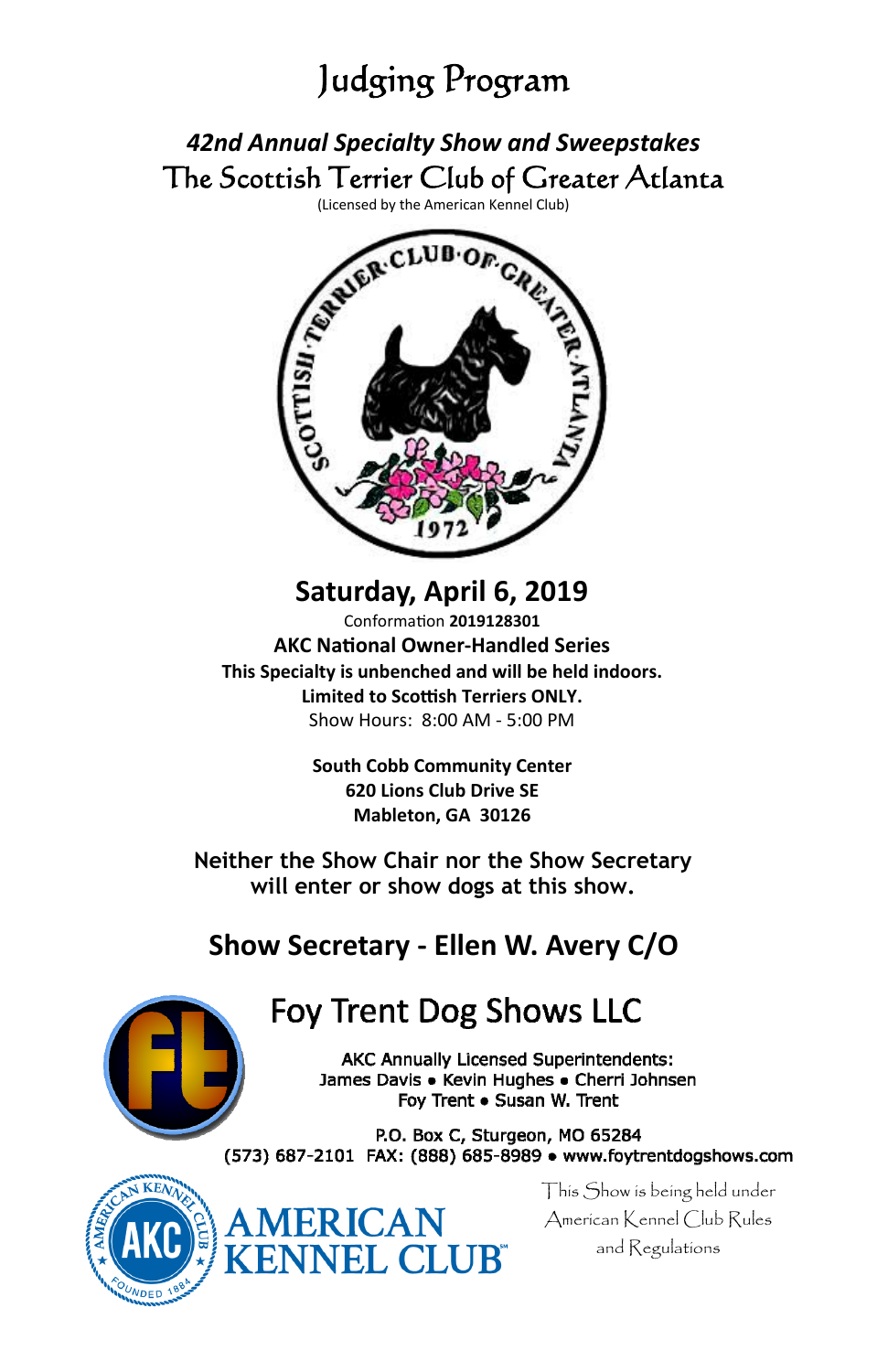# Schedule of Judging

There are 31 dogs entered in this Specialty Show & Sweepstakes, with a total of 49 entries.

### **Saturday, April 6, 2019**

### Donna L Cambron (15)

#### **10:30am**

- 3 Sweepstakes (Puppy 9‐12) Dogs
- 3 Sweepstakes (Puppy 12‐18) Dogs
- 3 Sweepstakes (Puppy 6‐9) Bitches
- 1 Sweepstakes (Puppy 9-12) Bitches
- 4 Sweepstakes (Puppy 12‐18) Bitches

#### **Best in Sweepstakes**

**Best of Opposite Sex to Best in Sweepstakes**

 1 Sweepstakes (Veterans 7+ Years) Bitches **Best in Veteran Sweepstakes**



### Carol A Rutherford (34) **1:00pm**

- 3 Puppy (9-12 Months) Dogs
- 2 12-18 Months Dogs
- 1 American Bred Dogs
- 4 Open Dogs

#### **Winners Dog**

- 3 Puppy (6‐9 Months) Bitches
- 2 Puppy (9-12 Months) Bitches
- 3 12‐18 Months Bitches
- 1 Bred-By-Exhibitor Bitches
- 2 Open Bitches

#### **Winners Bitch**

1 Veteran Bitches

12Best of Breed 9‐3 **Best NOHS**

## Show Chairperson

Ellen Avery 4582 Kinsdale Drive Mableton, GA 30126 darlenscot@aol.com 770‐315‐9469

# Friday night, so Happy to see you!!

You are invited to join us for a **Pizza Party Friday night from 6 to 8 pm South Cobb Community Center**, You are welcome to come at that time to set up if you wish. Remember, space is tight so make room for others. You may bring youngsters to practice on mat if you need to give them a little fun time before Saturday. **Please no seƫng up before 6:00 PM Friday.**

> 2019 STCGA Specialty Banquet Saturday evening, April 6, 2019, at the Old Vinings Inn, at 6:30 PM

# Judges

**Carol A. Rutherford** (105171) Carisco House. Medomsley, Consett, CO. Durham DH8 6RD, UK

# **Donna L Cambron**

8604 Eagle Tr. Charlestown, IN 47111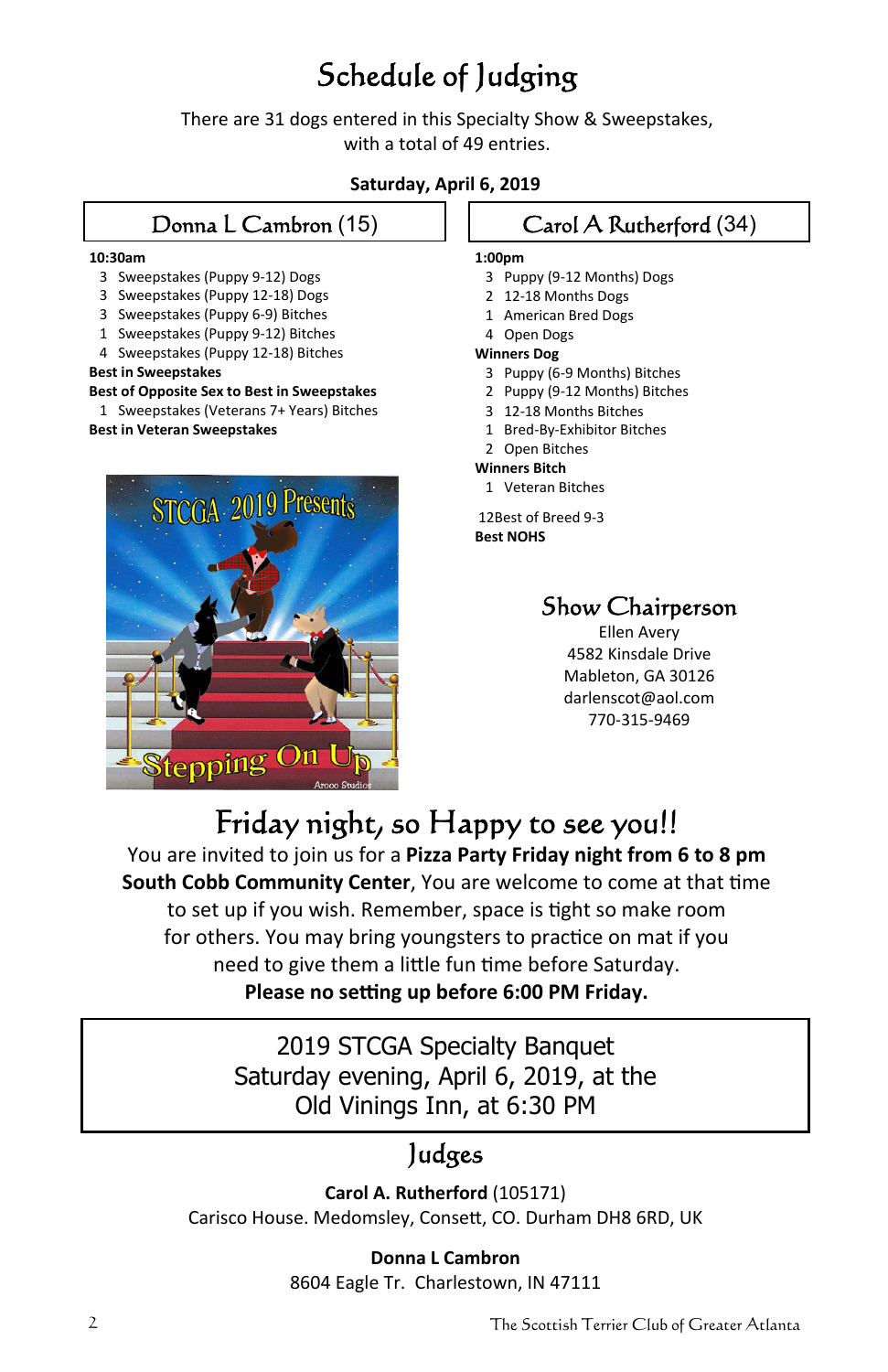## Photographer

**Jen Gran Photography, Inc Loganville, GA** 770‐722‐5612 • **Email: jengran@yahoo.com • Web: hƩp://jengran.shootproof.com**

## Veterinarian

**Cobb Emergency Vet Clinic**

630 Cobb Parkway N., MarieƩa, GA 30062

### **(770)‐424‐9157 12 miles from show site (24 Hour/7 Day)**

Head west on Lions Club Dr toward Moss Dr: 37 s (482 ft); Turn right onto Veterans Memorial Hwy SW Pass by Krystal (on the left): 0.2 mi; Turn right onto Floyd Rd SW: 1.5 mi; Slight right onto Hicks Rd: 3.6 mi; Turn right onto GA‐5 N/Austell Rd SE Pass by Advance Auto Parts (on the right in 0.3 mi): 2.6 mi; Use the left 2 lanes to turn left onto GA‐280 N/S Cobb Dr: 2.0 mi; Use the left 2 lanes to turn left onto Fairground St SE: 2.1 mi; Turn right onto Seminole Dr NE: 0.2 mi; Turn left onto Cobb Pkwy N Destination will be on the right: 0.2 mi

### General Show Information

**ALL TROPHIES** must be claimed the day of the show. None will be mailed or otherwise distributed.

**DOGS MUST BE READY FOR JUDGING**. The Clubs and the Event Secretary will not be responsible and are not obligated to furnish any service for notifying exhibitors or their agents of breed or class judging. Judges will not wait for any dog holding up a class. Owners or agents alone are responsible for the presence of their dogs in the judging ring.

**DOGS** NEED TO BE AT THE SHOW only at scheduled time of judging and may leave immediately thereafter, unless required for further judging.

**EXHIBITORS ARE RESPONSIBLE** for maintaining clean conditions in and around their crates/set-up.

**EXHIBITORS SHOULD FOLLOW THEIR VETERINARIAN'S RECOMMENDATION** to assure their dogs are free of internal and external parasites, any communicable diseases, and have appropriate vaccinations.

**THE WELFARE OF AN EXHIBITOR'S CHILD** is assumed to be the responsibility of the exhibitor. It is distinctly understood that exhibitors will exercise control and restraint over their children on the days of the shows. The exhibitor is also responsible for any damage done by the exhibitor's child.

**ALL REGULATIONS GOVERNING THE USE OF THE EVENT FACILITY** and all regulaƟons and decisions of the Event Committees will be strictly enforced, including any not recorded in this Premium List.

**ALL PERSONS ATTENDING THIS EVENT** hereby waive any claim for damages against the Clubs, their members or agents, in the event a motor vehicle must be entered to rescue a dog from overheating or suffocation due to improper ventilation.

All rights to televise, videotape, advertise, photograph, promote or otherwise exploit this event are vested in the Club, or in persons to whom assignments of such rights have been made in writing by the Club. All persons and animals on the Show grounds at any time while the Show is in progress, do by attending this show or participating therein, grant to the Club the right to photograph, televise, videotape, audio tape or otherwise use their likeness and voice in any manner without further release or consent.

### **Please Note**

- Exhibitors will be held responsible for AKC rules & regulations, club/hotel/South Cobb Commu‐ nity Center rules/regulations/guidelines including but not limited to items published in the premium list for these events.
- Exhibitors & Spectators enter and attend these events at their own risk.
- To find out about any AKC event cancellations, call the AKC Event Cancellation Hotline 877‐252‐ 3229.

**The show giving club, the Secretary/Superintendent, their agents, employees, etc., assume no responsibility** for any loss, damage, or injury sustained by exhibitors or handlers to any of their dogs or property, and fur**ther assume no responsibility for injury to children.**